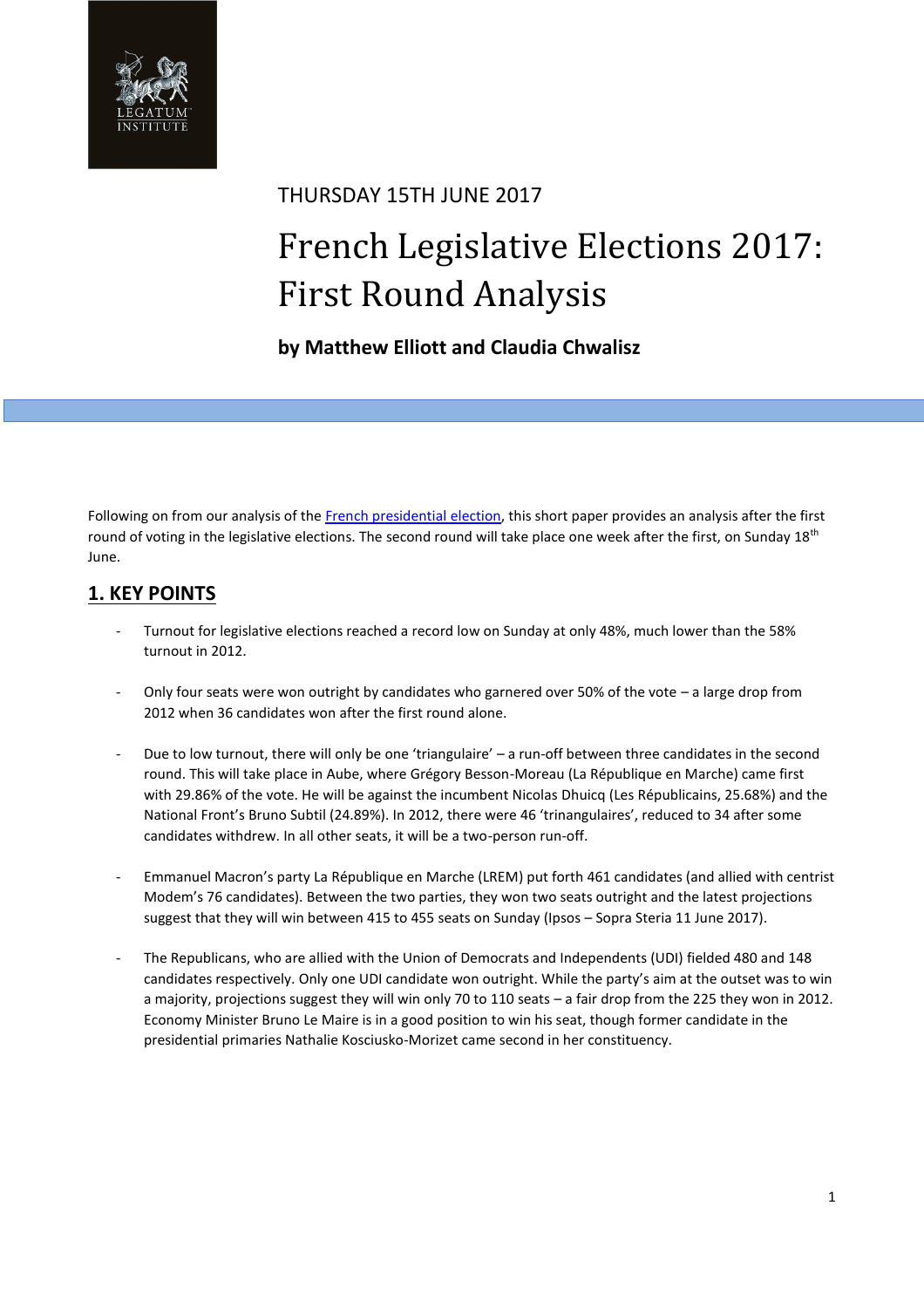

- The Socialists, who won 295 seats to form a majority in 2012, only fielded 414 candidates this time, the lowest number amongst the main parties. They garnered only 7% of the vote, with numerous big names eliminated, including presidential candidate Benoît Hamon and party leader Jean-Christophe Cambadélis. Manuel Valls came a close first, but will have a tight battle in the second round against the LREM candidate. The Socialists are predicted to win between 20 to 30 seats.
- Jean-Luc Mélenchon's movement 'La France Insoumise' was present in 556 constituencies. Despite the remarkable presidential election result, the far left party (including the Communist Party) won only 13.74%. Mélenchon looks to be in a comfortable position to win in Marseille. The parties are expected to win around 8 to 18 seats between them.
- After winning its largest ever number of votes in the second round of the presidential election on 7 May, the National Front fielded 571 candidates, more than any other party. Its hopes were likely pinned on the [45](mailto:http://bensan.typepad.com/ben/2017/06/les-45-circonscriptions-ou-marine-le-pen-a-d%C3%A9pass%C3%A9-les-50-au-2%C3%A8me-tour.html)  [constituencies where Marine Le Pen won over 50%](mailto:http://bensan.typepad.com/ben/2017/06/les-45-circonscriptions-ou-marine-le-pen-a-d%C3%A9pass%C3%A9-les-50-au-2%C3%A8me-tour.html) in the second round of the presidential race. However, the National Front only won 13.2% of the vote – 538,071 less votes than it did in the 2012 legislative elections. While Marine Le Pen looks like she will likely in Pas-de-Calais, her deputy Florian Philippot is less assured and the party is only projected to win one to five seats overall.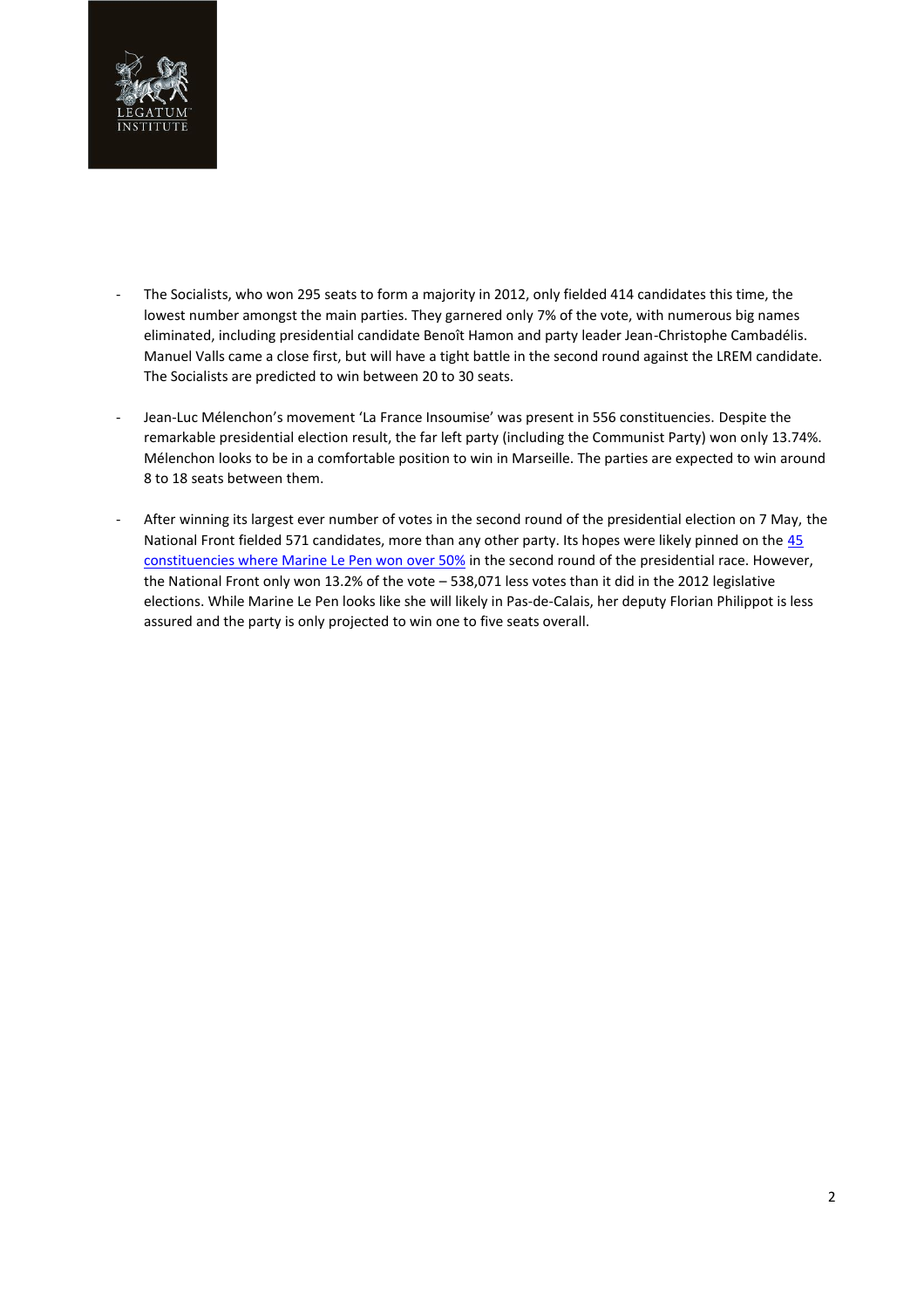

## **Table 1. Final results of the 2017 legislative election compared to 2012 results**

| <b>Party</b>                                                            | <b>Number of</b><br>votes - 1st<br><b>round 2012</b> | $% - 1st$<br>round<br>2012 | <b>Number of</b><br>candidates<br>elected - 1st<br><b>round 2012</b> | <b>Number of</b><br>votes - 1st<br>round 2017 | $% - 1st$<br>round 2017 | <b>Number of</b><br>candidates<br>elected - 1st<br>round 2017 | Change in<br>votes 2012-<br>2017 | Change in<br>per cent -<br>2012-2017 |
|-------------------------------------------------------------------------|------------------------------------------------------|----------------------------|----------------------------------------------------------------------|-----------------------------------------------|-------------------------|---------------------------------------------------------------|----------------------------------|--------------------------------------|
| Far left                                                                | 253,386                                              | 0.98%                      |                                                                      | 175,387                                       | 0.77%                   |                                                               | $-77,999$                        | $-0.21%$                             |
| Left Front (2012) /<br>La France<br>Insoumise +<br>Communists<br>(2017) | 1,793,192                                            | 6.91%                      |                                                                      | 3,113,164                                     | 13.74%                  |                                                               | 1,319,972                        | 6.83%                                |
| Socialist Party                                                         | 7,618,326                                            | 29.35%                     | 22                                                                   | 1,685,773                                     | 7.44%                   |                                                               | $-5,932,553$                     | $-21.91%$                            |
| Radical Left                                                            | 428,898                                              | 1.65%                      | 1                                                                    | 106,287                                       | 0.47%                   |                                                               | $-322,611$                       | $-1.18%$                             |
| Other left parties                                                      | 881,555                                              | 3.40%                      |                                                                      | 362,328                                       | 1.60%                   | $1\overline{1}$                                               | $-519,227$                       | $-1.80%$                             |
| <b>European Greens</b>                                                  | 1,418,264                                            | 5.46%                      |                                                                      |                                               |                         |                                                               | $-1,418,264$                     | $-5.46%$                             |
| Regionalists                                                            | 145,809                                              | 0.56%                      |                                                                      | 204,078                                       | 0.90%                   |                                                               | 58,269                           | 0.34%                                |
| Greens                                                                  | 249,068                                              | 0.96%                      |                                                                      | 973,739                                       | 4.30%                   |                                                               | 724,671                          | 3.34%                                |
| Others                                                                  | 133,752                                              | 0.52%                      |                                                                      | 500,458                                       | 2.21%                   |                                                               | 366,706                          | 1.69%                                |
| La République en<br>marche                                              |                                                      |                            |                                                                      | 6,390,797                                     | 28.21%                  | 2                                                             | 6,390,797                        | 28.21%                               |
| Modem                                                                   |                                                      |                            |                                                                      | 932,229                                       | 4.11%                   |                                                               | 932,229                          | 4.11%                                |
| Union of<br>Democrats and<br>Independents<br>(UDI)                      |                                                      |                            |                                                                      | 687,219                                       | 3.03%                   | $1\vert$                                                      | 687,219                          | 3.03%                                |
| The Centre for<br>France                                                | 458,098                                              | 1.77%                      |                                                                      |                                               |                         |                                                               | -458,098                         | $-1.77%$                             |
| <b>Centrist Alliance</b>                                                | 156,026                                              | 0.60%                      |                                                                      |                                               |                         |                                                               | $-156,026$                       | $-0.60%$                             |
| <b>Radical Party</b>                                                    | 321,124                                              | 1.24%                      |                                                                      |                                               |                         |                                                               | $-321,124$                       | $-1.24%$                             |
| <b>New Centre</b>                                                       | 569,897                                              | 2.20%                      | 1                                                                    |                                               |                         |                                                               | $-569,897$                       | $-2.20%$                             |
| Republicans<br>(formerly UMP)                                           | 7,037,268                                            | 27.12%                     | 9                                                                    | 3,573,366                                     | 15.77%                  |                                                               | $-3,463,902$                     | $-11.35%$                            |
| Other right parties                                                     | 910,034                                              | 3.51%                      | $\mathbf{1}$                                                         | 890,828                                       | 2.76%                   |                                                               | $-19,206$                        | $-0.75%$                             |
| <b>National Front</b>                                                   | 3,528,663                                            | 13.60%                     |                                                                      | 2,990,592                                     | 13.20%                  |                                                               | $-538,071$                       | $-0.40%$                             |
| Far right                                                               | 49,499                                               | 0.19%                      |                                                                      | 68,319                                        | 0.30%                   |                                                               | 18,820                           | 0.11%                                |

**Figure 1. First round legislative results**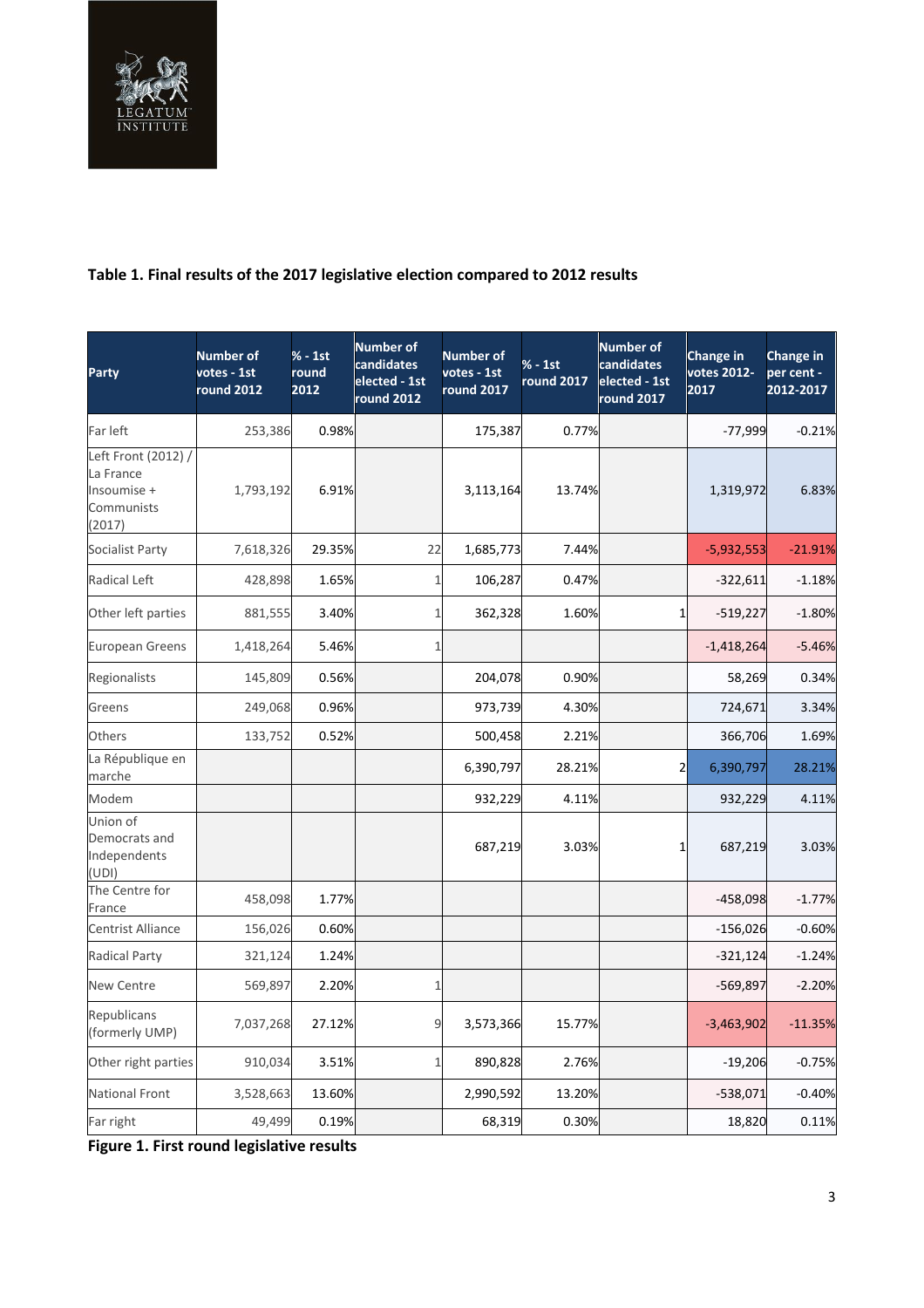



## **2. FIRST ROUND POLLS ANALYSIS AND SEAT PROJECTIONS**

It has been unusual for French pollsters to conduct opinion polls in the lead-up to the legislative elections. Until this year, the first round of the presidential election offered a fairly accurate indicator of how many seats each party would win a few weeks later. However, the anomaly of En Marche (now La République en Marche) appearing as a new movement that galvanised enough support to bring its leader to the presidential post meant greater uncertainty about how presidential support for an individual would translate into parliamentary support for a new party.

Immediately following the presidential election, polls had LREM, the Republicans and the National Front neck and neck at around 21-23%. Over time, the gap between them widened significantly (see Figure 1). Days before 11<sup>th</sup> June, LREM had a large lead with around 30% support, followed by the Republicans at around 23% and the National Front trailing at 18%. Mélenchon's party was even further behind in fourth place below 15%, a five per cent drop in support since the first round of the presidential election. The final result was quite close to these polls; only the National Front did worse than expected.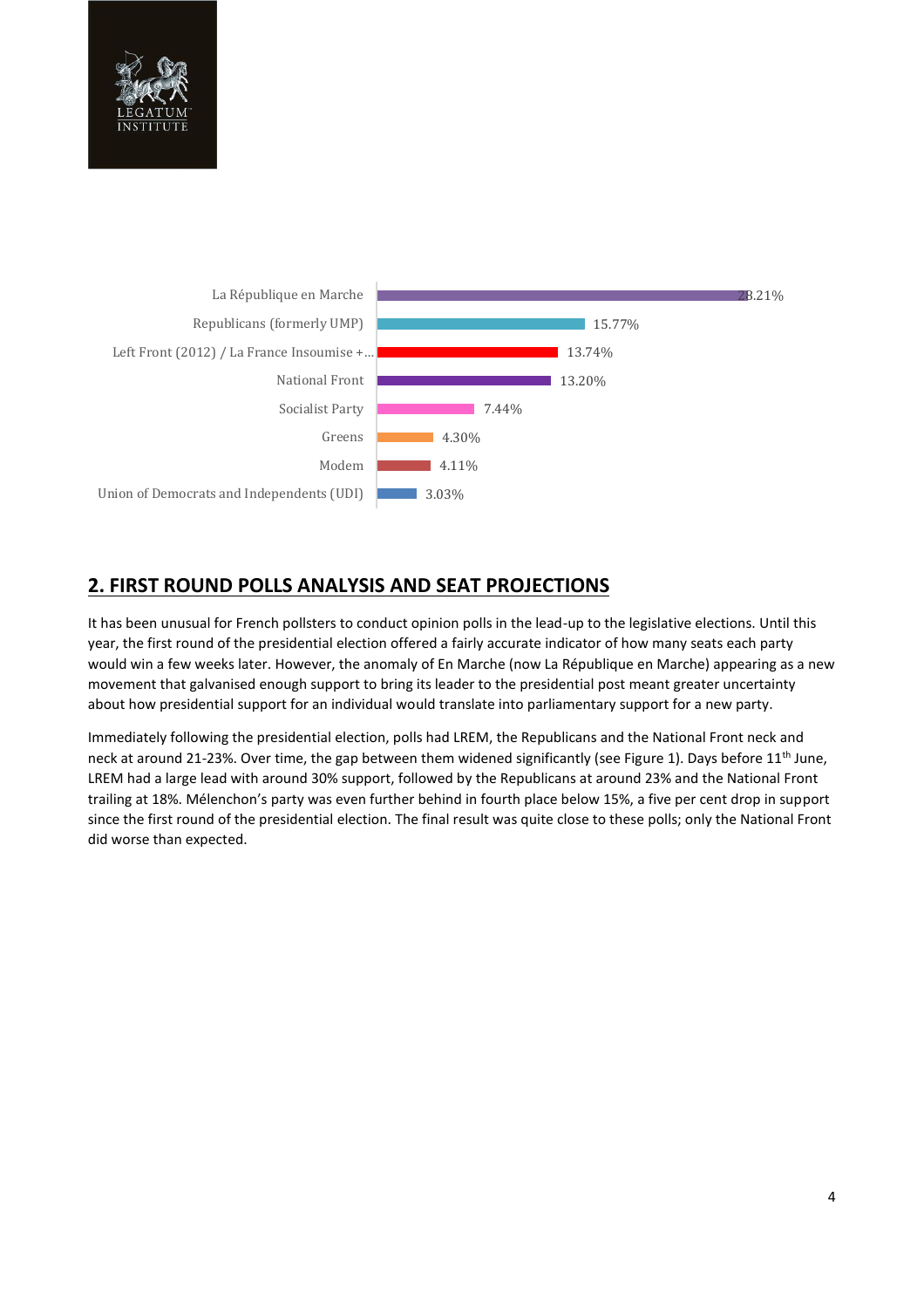

#### **Figure 2. The lead for La République en Marche grew substantially over time**

*(all OpinionWay, Kantar and Ipsos polls conducted between 24 May and 4 June 2017 that included both percentage estimates and seat projections)*



**Figure 3. Difference between first round legislative polls and first round presidential results** 

*(Ipsos 4 June poll)*



**Figure 4. Seat projections before the first round of the legislative elections**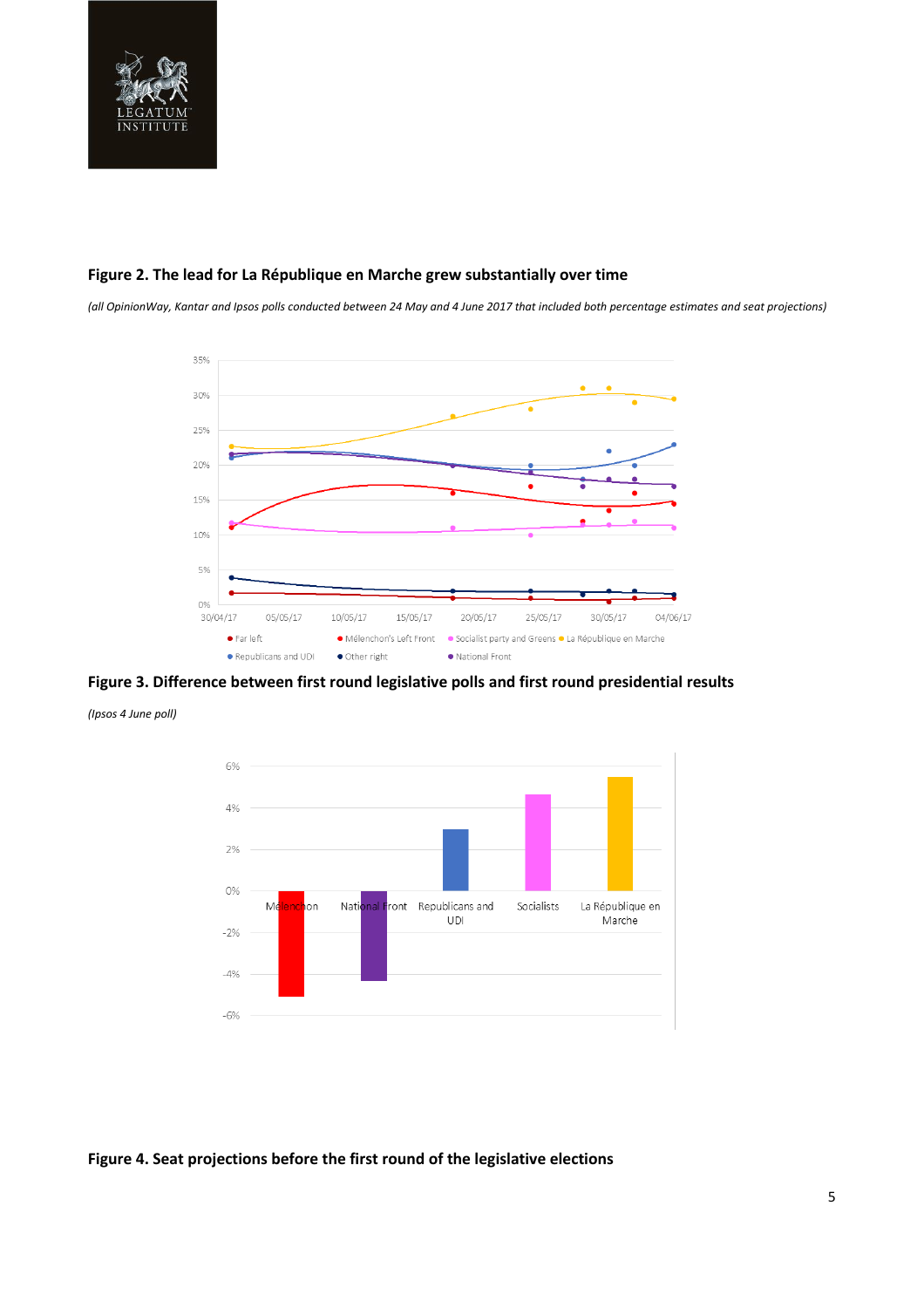

*(all OpinionWay, Kantar and Ipsos polls conducted between 24 May and 4 June 2017 that included both percentage estimates and seat projections)*



• Mélenchon • Socialist party and Greens • La République en Marche • Republicans and UDI • National Front

There are a few reasons why LREM likely defied initial scepticism to storm to a majority. One is that a law from Hollande's time in office has now come into place, banning politicians from holding multiple posts at once, such as being mayor and MP at the same time. This meant that there were many new faces running to represent the Socialists and the Republicans as well, lessening LREM's disadvantage. However, this alone does not explain everything, as heavyweights from both the main parties were wiped out or face strong challenges in the upcoming second round.

Second, in the few weeks since he took office, Emmanuel Macron has won the backing of a large proportion of French people who are willing to give him a chance. As an **Ipsos poll** on 6 June 2017 shows, the majority (60%) of French people are satisfied with Macron, including a large majority of Socialist (71%) and Republican/UDI/other right-wing voters (60%). Even a large proportion of Mélenchon supporters (43%) think Macron has done a good job so far. There seems to be a genuine belief that Macron might be able to bring about the change that he promises and that France needs.

Testament to how far Macron has managed to broaden his support, [Ipsos's exit poll](http://www.ipsos.fr/decrypter-societe/2017-06-11-1er-tour-legislatives-2017-sociologie-electorats-et-profil-abstentionnistes) shows that LREM came ahead in every category of age, profession, salary, education, geography (city/rural), as well as among the unemployed. The best scores were among the demographics who voted for Macron disproportionately in the presidential race, but nonetheless, La République en Marche has widened support across socio-demographic lines considerably. Equally, LREM has [broadened support geographically](http://www.francetvinfo.fr/elections/legislatives/carte-avant-apres-entre-la-presidentielle-et-les-legislatives-en-marche-continue-sa-progression_2233109.html#xtor=CS1-747) as well, coming first in more constituencies than Macron in the first round of the presidential election.

Even ahead of the first round of voting, the polls were picking up on this shift among all groups to Macron. We have conducted a correspondence analysis on Opinionway's poll conducted 30 May – 1 June, about a week before the first round of voting, to visualise the similarities and differences between the different parties and their respective political positioning. It is a statistical technique that spatially represents the political landscape in which parties operate. Where parties are opposite each other, the greater the difference between them. When there is greater proximity, this represents greater similarity in the demographics between their supporters. The axes are approximate, but the horizontal one is left-right and the vertical one is globalist-nationalist.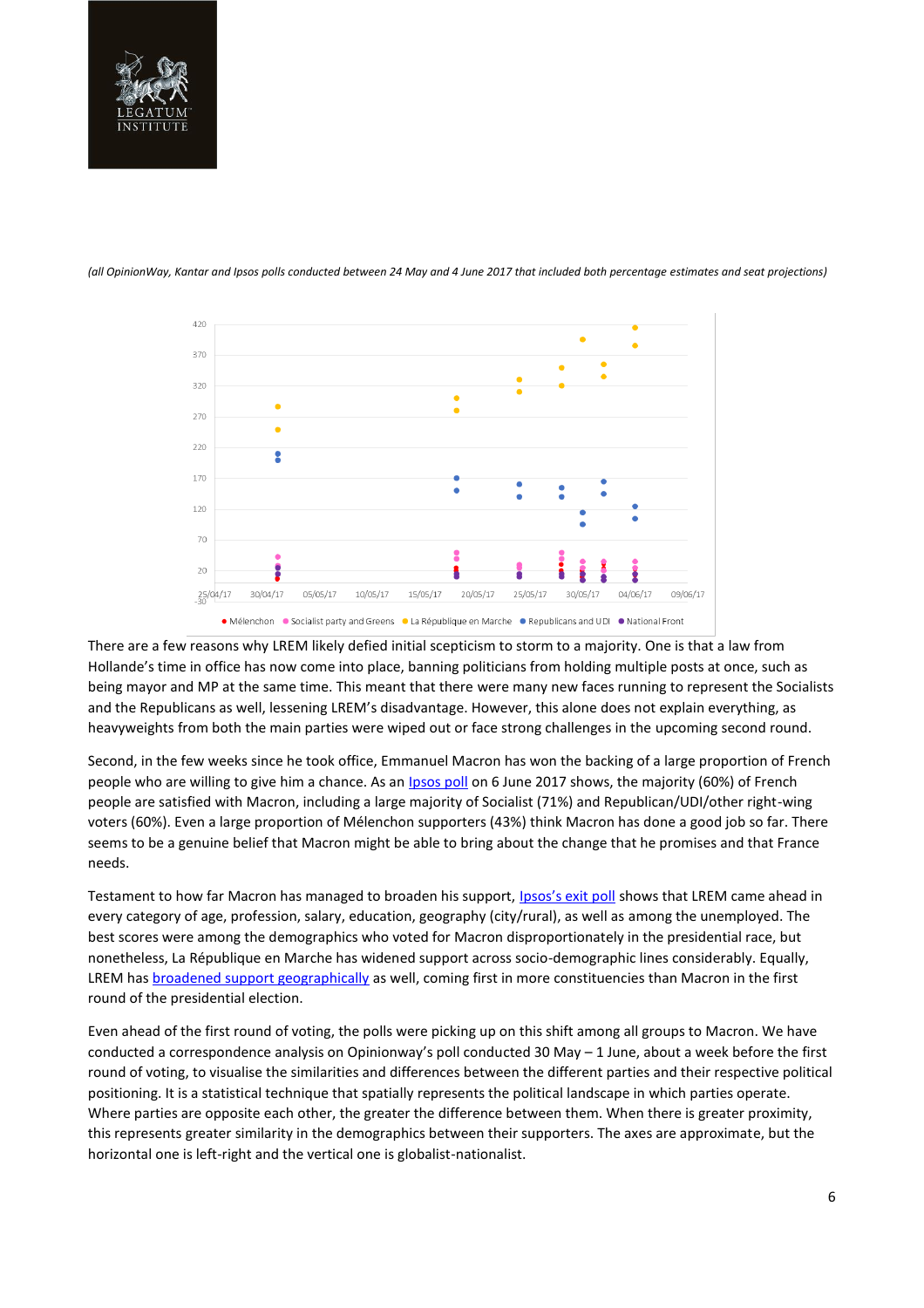

In the two figures below, it is clear that Macron's support emanates from the centre. His strongest support comes from those in professional and superior jobs, who are over 65, small business owners, in the Paris regions and large towns. However, La République en Marche is still closer to all the other demographics than any of the other parties, indicating that Macron has siphoned off support from both the left and the right.

#### **Figure 5a. Correspondence analysis**

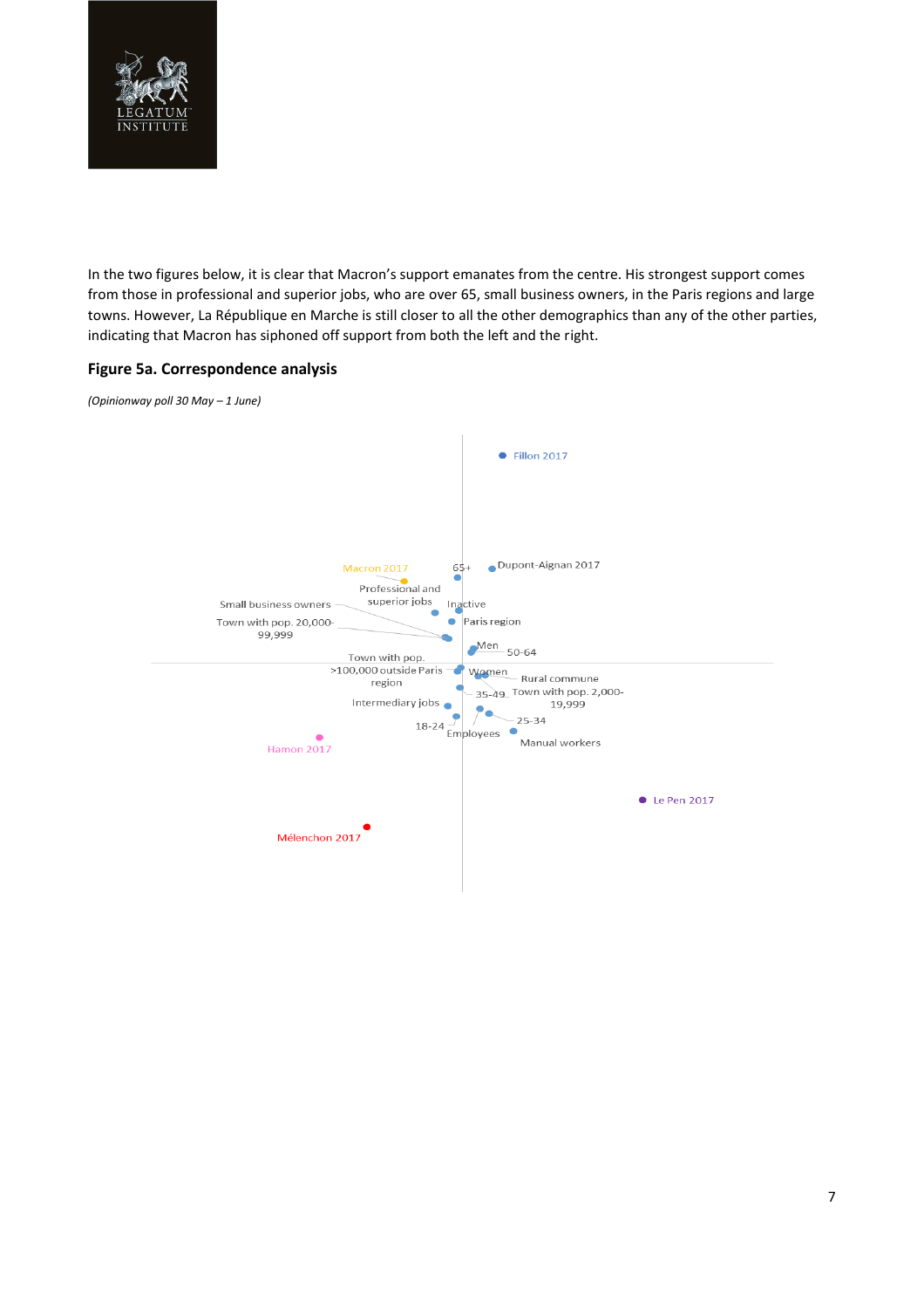

#### **Figure 5b: Correspondence analysis**

*(Opinionway poll 30 May – 1 June)*



Third, LREM's route to a majority seems to be aided by the fact that abstention levels reached a record high – it is the first time that turnout has ever fallen before 50%. Ipsos analysis shows that the largest group of abstainers are those who did not vote in the first round of the presidential election, followed by those who had voted for Le Pen and Mélenchon. A smaller proportion of Fillon, Macron and Hamon voters also abstained this time. The most cited reason given by non-voters was a disappointment in politicians (30%), followed by a belief that regardless of the result, nothing would change (18%), being too busy (18%), and that none of the manifestos was convincing (16%). Only nine per cent of abstainers thought that their vote would not change anything because La République en Marche was sure to win, indicating that the choice to stay away from the polling station was not necessarily a latent endorsement of Macron or his party.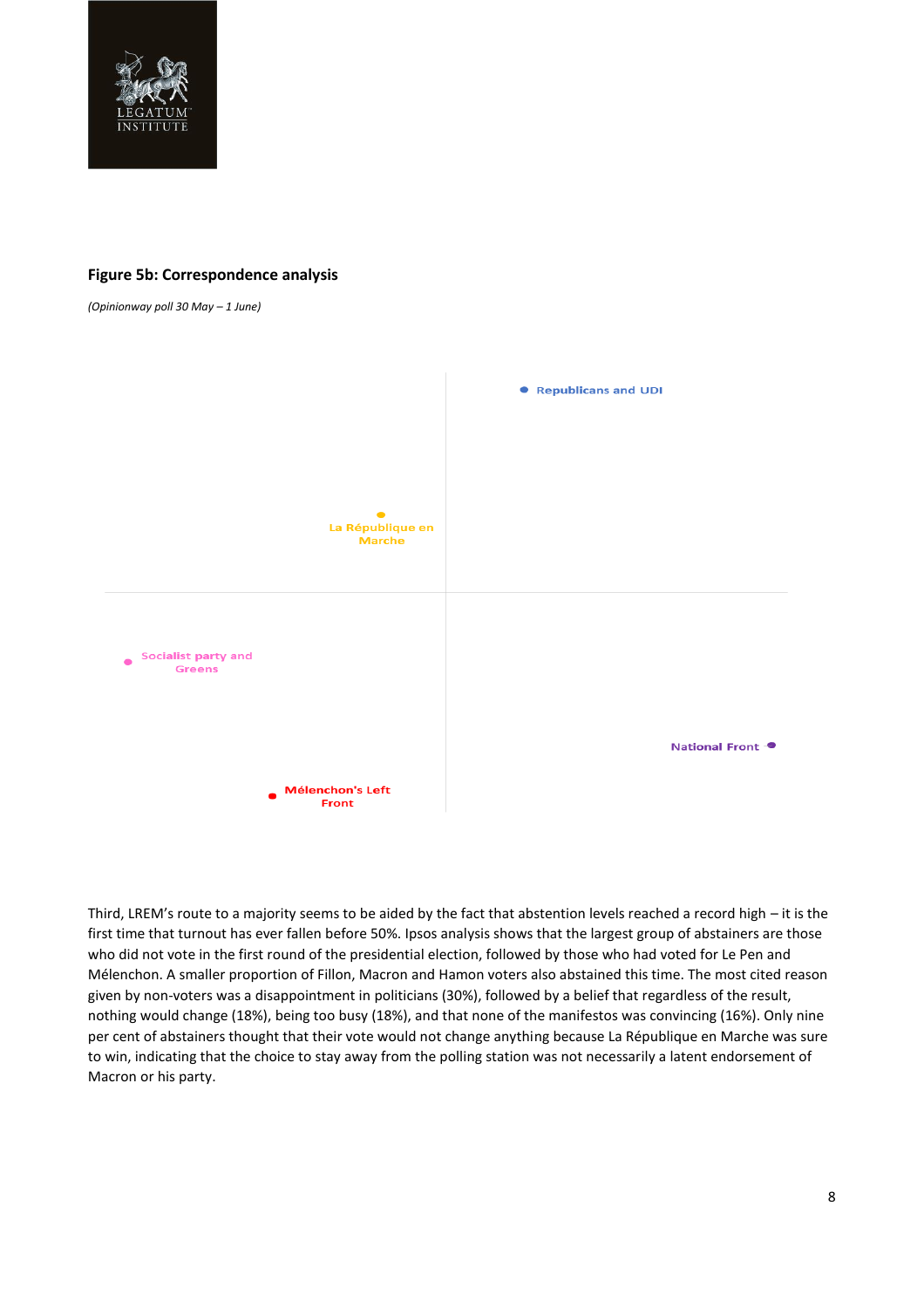

### **Figure 6. Vote transfers between the first round of the presidential election and the first round of the legislative elections**



*(Ipsos France)*

Following the first round of voting, La République en Marche is predicted to win an even larger majority – ranging from 415 to 455 seats. Although the main casualty of this "[democratic revolution](http://tempsreel.nouvelobs.com/politique/legislatives-2017/20170612.OBS0579/revolution-democratique-fin-du-bipartisme-les-legislatives-vues-de-l-etranger.html)" is the Socialist Party, the centre right has equally taken a large hit as French voters have decided to give their young new president a chance to renew the polical sphere and implement his programme of reform. According to [Opinionway's exit poll](https://www.opinion-way.com/en/component/edocman/?task=document.viewdoc&id=1650&Itemid=0), three quarters (73%) of those who voted for a LREM candidate believe that the situation in France will get better in the next few months – their expectations are high.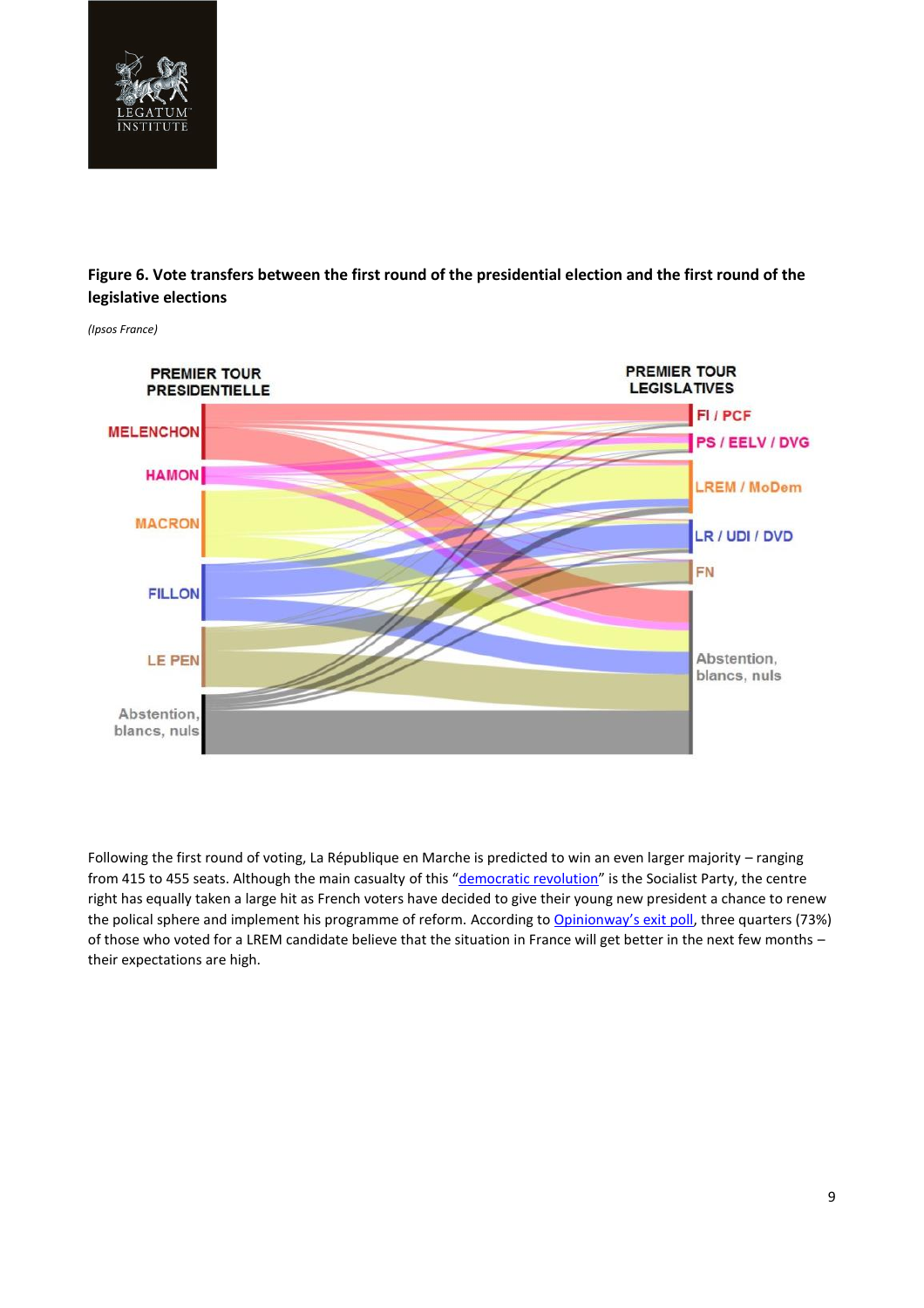

## **3. IMPLICATIONS OF A LARGE LREM MAJORITY**

What will it mean for France, for Europe and for Brexit if La République en Marche wins big on Sunday as expected?

**a. For France: Economic and political reforms** 

A massive majority should permit Macron to push through his economic and political reform agenda. The new president has staked his reputation on labour market reform in particular – a key component of his election platform and the first thing he has started doing since he took office. He spent his first day as president in back-to-back meetings with business leaders and trade union officials, demonstrating his determination and trying to win over their backing for both the substance of his proposals and the way in which he wants to go about them  $-$  a quickened procedure that shortens the amount of time for parliamentary debate.

Passing the labour market reforms first and fast is Macron's priority. If seat projections are correct, he no longer needs to be concerned about not having a parliamentary majority to back them up. The aim of his reforms is to give small and mid-size firms more flexibility to adapt wage and working conditions so as to make hiring more attractive, thus creating more jobs. The main way Macron proposes to achieve this is by decentralising collective bargaining to individual company level, bringing France closer to the Scandinavian and German models. The national minimum wage and the 35 hour working week are set to remain the legal benchmarks, but companies will have to pay extra time costs for those wanting to work more hours. Macron also wants to revise unemployment benefits and the welfare system management, though these will likely be done later in the year.

While he has started well by involving unions and businesses in the talks from the beginning, the reforms will likely infuriate some of the unions and provoke street protests. His proposals go much further than a reform passed by the Hollande government in 2016, which created quite some turmoil at the time and was watered down heavily by the time it passed. Although he is planning to do the bulk of negotiations over the summer, when public attention is focused on holidays and people are less mobilised, by ratifying the reforms without parliamentary debate, it could provoke a backlash in September. On the whole, however, these protests are not likely to undermine Macron entirely. The final product might be less ambitious than first hoped for, but it looks like the French president is determined. If they have the effect envisaged of stimulating the economy, this will be what counts most.

The labour market reforms are just the starting point, however. Macron's aims as president also include a €60 billion savings plan for public finances, corporate tax reduction, wealth tax reform, and council tax exemption for 80% of taxpayers. He also intends to reform pensions, harmonising the multitude of existing regimes to reduce the privileges of civil servants, for instance. With a strong majority in parliament, these all look more likely to happen as envisaged, likely with support from the Republicans, whose proposals were not radically different. The greatest points of tension might be around pension reforms, as past attempts have failed, and unemployment benefits, which could also provoke people to take to the streets.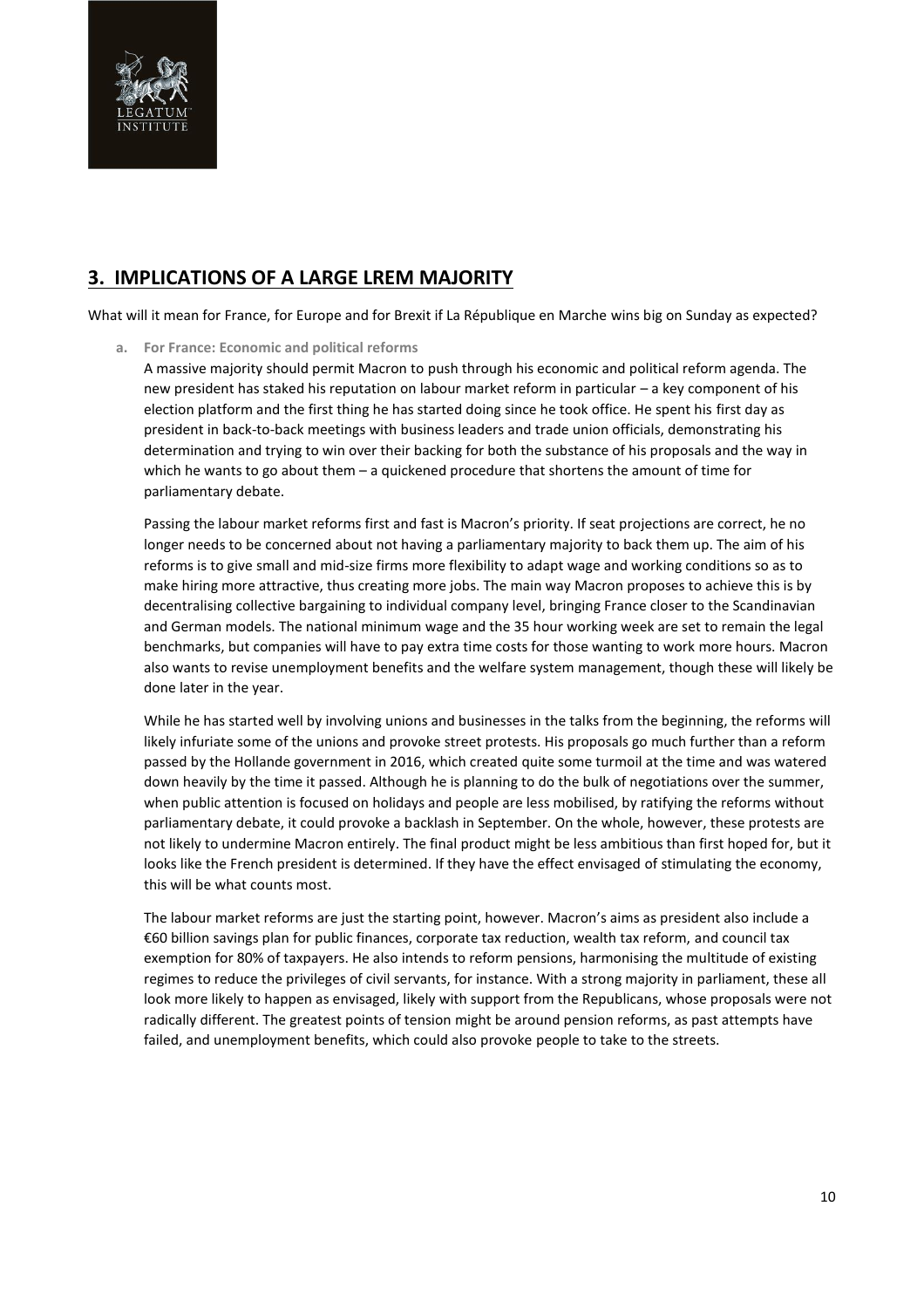

Beyond economic reforms, Macron has also proposed numerous political reforms. These are partly to use the political capital available to make quick progress and send a strong signal that he is serious about "moralising political life." These will be easier to pass than the economic reforms. As a response to the low level of trust in parliament and politicians more generally, particularly after François Fillon's 'Penelope-gate' scandal, Macron wants to ban the hiring of relatives, place a limit on MPs holding no more than three terms, and creating a public bank for funding political campaigns. These will be relatively easy wins, as which politician will want to be seen as blocking such proposals?

During his presidential campaign, Macron had also proposed introducing more proportional representation into the system. This was always rather vague, however, and it is questionable whether after winning such a large majority in the current system there will be motivation to follow through on this idea. He might do as Justin Trudeau did in Canada – after making it a central campaign promise, the Canadian Prime Minister abandoned his electoral reform proposal due to 'lack of consensus' on Canadians' desired preference.

Overall, the large parliamentary majority will give Macron the flexibility of changing his prime minister and ministers if he encounters resistance in his cross-party government, making it more likely he will actually carry out a good proportion of his agenda.

#### **b. For France: Political realignment**

The other key question about what Macron's strong majority means for France is about the impact on political parties and allegiances in the longer term. It is perhaps too early to say. The left and the right appear cornered for now and Macron looks set to retain strong leadership for a long time. But the French people's expectations are high and the government's popularity cannot last at such high levels for the entirety of his presidential term. Such a large majority can only weaken with time as well. The appeal of 'the centre' might shrink as a result.

In the short term, however, the centre-left and centre-right have some existential questions with which to grapple. In particular, the Socialists have taken a greater hit than the Republicans. Their presidential candidate and their party leader were both eliminated in the first round of the legislative elections. Former prime minister and presidential hopeful Manuel Valls has held on for now, but has indicated he is willing to support Macron and LREM in parliament. Paris mayor Anne Hidalgo has in the meantime launched a new movement with former Justice Minister Christiane Taubira and Lille mayor Martine Aubry called "From Tomorrow." But whether this will be the revival the party needs to survive is questionable. The lack of alternative leadership is the most pressing problem for the moment.

On the other hand, while they have been weakened for now, the Republicans seem to be standing firm and ready for Macron's eventual weakening. While the president himself is likely to survive the street protests, the prime minister could be sacked as a result. The Republicans might win back some of those who have backed LREM. It will depend on how many seats they manage to hold on to on Sunday and how many big names they lose as well. Former presidential hopeful and one of the younger, moderate faces of the party Nathalie Kosciusko-Morizet looks set to lose her seat, for instance. Those who are more on the centre-right have chosen to support Macron for now – will this push the Republicans further to the right to occupy the space that a weak National Front seems to be vacating? Time will tell.